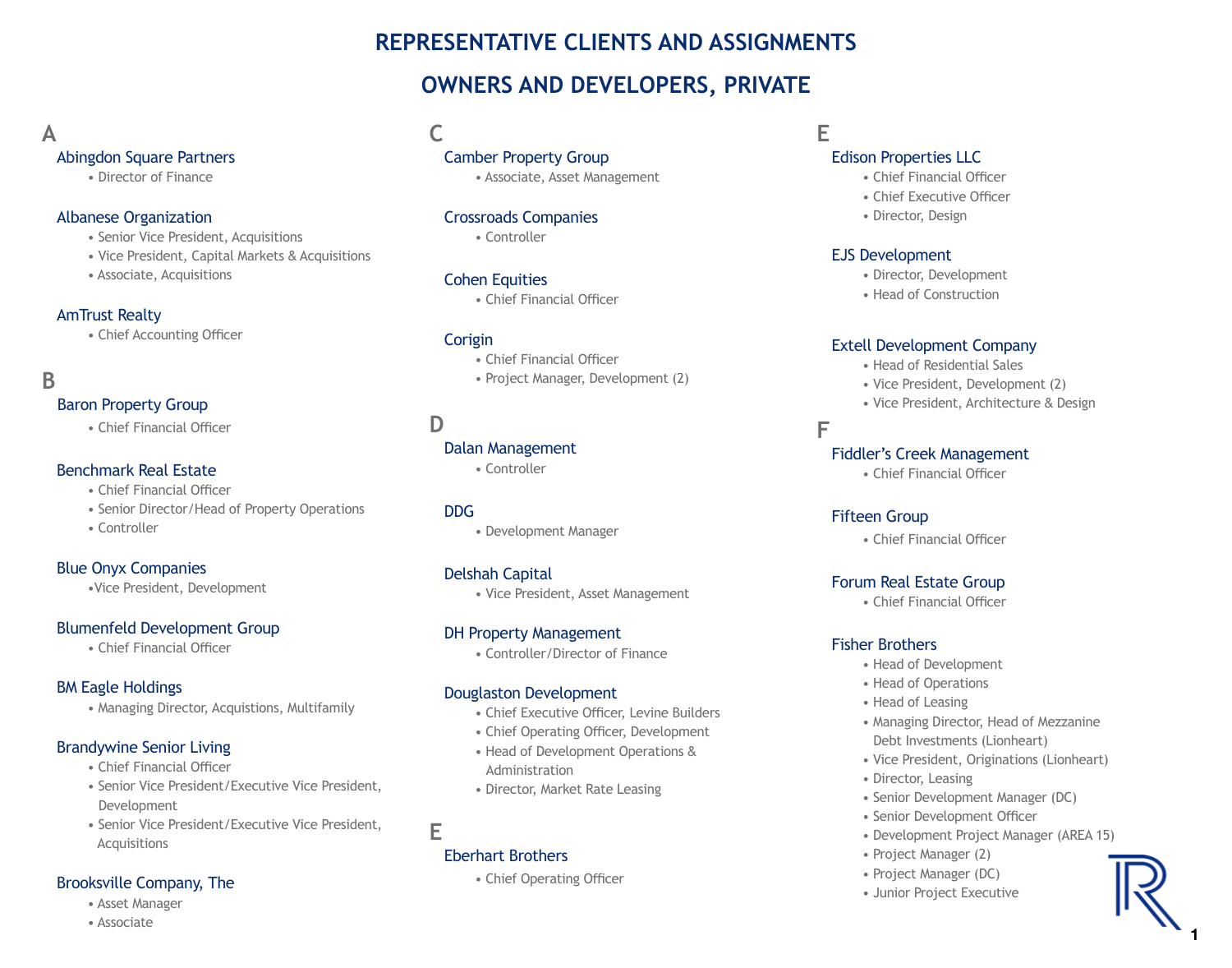# **G**

### Gemdale USA

• Co-President (East Coast)

# Georgetown Company, The

• Controller

# GFI Capital Resources Group

• Vice President, Acquisitions, Hotel Portfolio (Sydell Group)

# GID Investment Advisers

- Vice President, Head of Design
- Vice President, Construction (2)

# Goldenberg Group, The

• Head of Capital Markets

# Gotham Organization, The

• Associate, Development

# **H**

# Hampshire Companies

• Director, Finance

# HAP Investments

- Senior Vice President, Head of Capital Markets
- Senior Vice President, Construction & Design
- Chief Financial Officer
- Project Executive, Design & Construction (2)

### Hidrock Realty

• Senior Project Manager

### **Hines**

- Senior Construction Manager (3)
- Project Manager, Development

# **H**

# Hines (continued)

- Director, Asset Management, Hudson Square Portfolio
- Asset Manager
- Assistant Construction Manager
- Hines US Office Value Added Fund
- Senior Associate, Investments
- Investment Manager
- Senior Associate, Investments(2)
- Associate, Multifamily Aquisitions

# Hirschfeld Properties

- Chief Operating Officer/Chief Financial Officer
- Senior Vice President, Head of Acquisitions

# Ian Schrager Company

• Vice President/Senior Vice President, Development

### Ironstate Development Company

• General Manager

# **J**

**I**

# Jamestown

- Senior Vice President, Leasing
- Director, Engineering
- General Manager

### Jonathan Rose Companies

- Director, Development
- Construction Project Manager

# **K**

# Kuafu Properties

- Executive Vice President, Development
- Executive Vice President, Construction
- Executive Vice President, Investments
- Director, Marketing/Sales

# **K**

# Kushner Companies

- Chief Operating Officer
- General Counsel
- Executive Vice President, Head of Construction

# **L**

# L&M Development Partners

- Chief Operating Officer
- Director, Operations, Construction
- Vice President, Development
- Fund Analyst, Workforce Housing

# Landsea Holdings

- Vice President, Construction (Eastern US)
- Vice President, Sales and Marketing

# LeFrak Organization

- Executive Director, Realty Operations Group
- Senior Vice President, Finance & Acquisitions
- General Manager (LeFrak City)
- Senior Property Manager (Newport)

#### LENY

• Vice President, Development & Construct

# Lincoln Avenue Capital

- Manager, Asset Management
- Director, Workforce Housing

# Lightstone Group, The

- President, Chief Operating Officer
- Chief Financial Officer, Treasurer
- Associate, Land Acquisitions
- Financial Analyst, Acquisitions

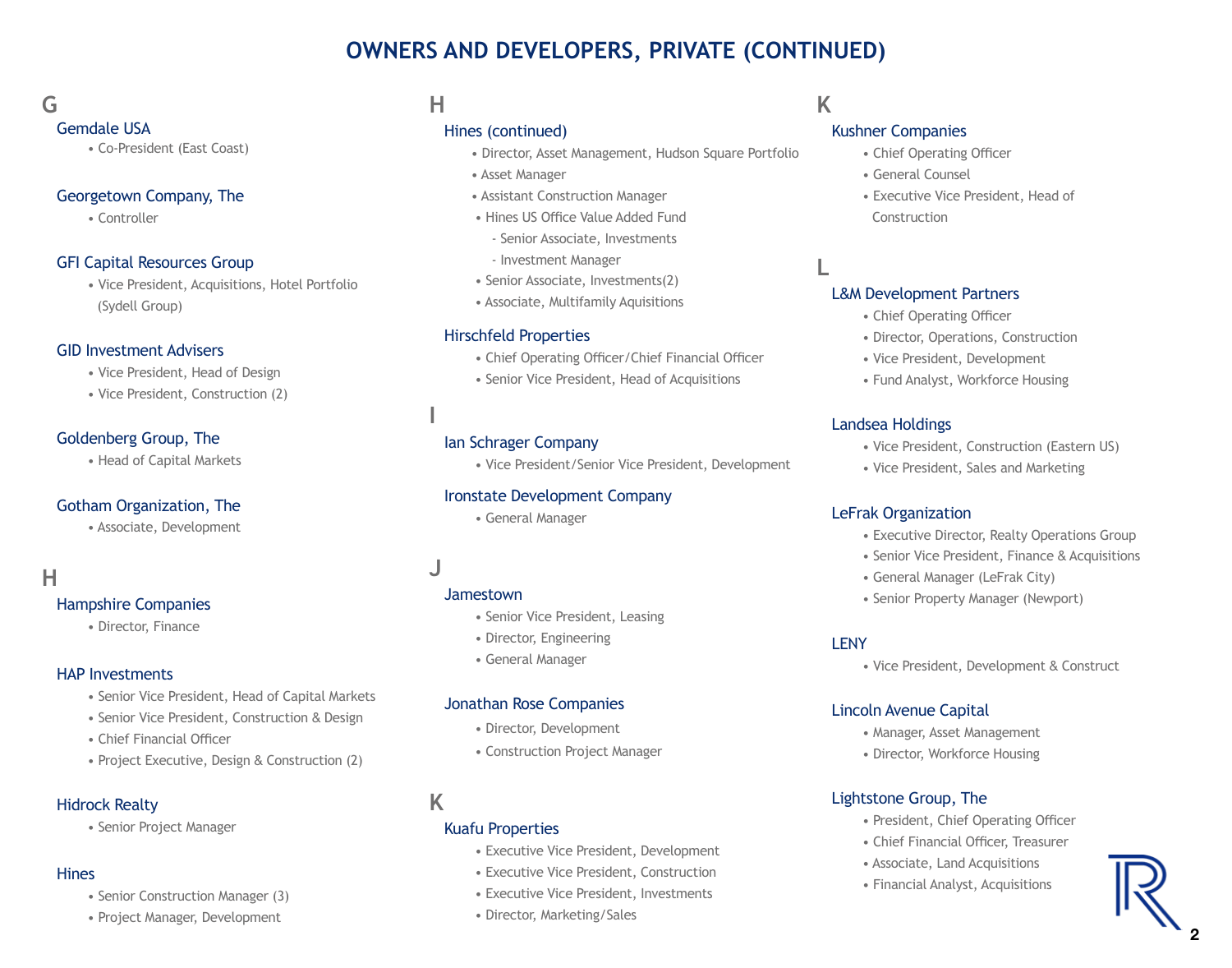# Lightstone Group, The (continued)

- Analyst, Debt Strategies
- Senior Vice President, Head of Alternative Investments
- Senior Vice President, Capital Markets & Investments
- Managing Director, Head of Originations, Central Region (Dallas)
- Senior Vice President, Head of Development, Hotels
- Senior Vice President, Head of Development,

#### Residential

- Vice President, Originations (LA)
- Vice President, Asset Management, Hotels
- Director, Acquisitions & Development
- Director, Hotel Development
- Senior Development Officer, Residential
- Project Manager, Hotel Development
- Vice President, Asset/Portfolio Management
- Director, Industrial Acquisitions (Chicago)

# **M**

**L**

### Macklowe Properties

- Chief Financial Officer
- Head of Development
- Head of Sales
- Head of Marketing
- Vice President, Acquisitions

### Madison Marquette

- President
- Senior Asset Manager, The Wharf
- Vice President, Development Controller

# Madison Realty Capital

• Managing Director, Office Development

# **M**

# Mall Properties

- President, Chief Executive Officer
- Head of Leasing, Retail
- Head of Residential Portfolio

# Megalith Capital Management

- Senior Vice President, Development
- Director, Acquisitions & Development
- Vice President, Acquisitions

# Meringoff Properties

- Senior Vice President & Director, Leasing
- Vice President, Property Manager

# Midwood Investment & Development

- Executive Vice President, Asset Management
- Senior Associate, Acquisitions
- Analyst, Development

### Mitsui Fudosan America

- Vice President, Design & Construction
- Director, Asset Management, Multifamily
- Director, Asset Management, Office
- Director, Development (DC)
- Director, Commercial Asset Management and Leasing (SF)
- Director, Human Resources
- Director, Commercial Asset Manager

# MSM Equities

• Vice President, Asset Management & Leasing

**O**

# OVG Real Estate

• Executive Director, Development

# **P**

# Parkoff Organization, The

• Director, Asset Management

#### Penzance

- Head of Real Estate Operations
- Managing Director, Chief Investment Officer
- Managing Director, Head of Development
- Senior Vice President, Asset/ Portfolio Management

# Plaxall

• Head of Development

# Post Road Group

• Associate, Real Estate Debt

# Pyramid Companies

• Head of Debt Capital Markets

# **R**

# RFR Holding, LLC

- Chief Financial Officer
- Executive Vice President, Head of Capital Investments
- Executive Vice President, Head of Real Estate **Operations**
- Head of Asset Management, Hospitality
- Senior Associate, Investments (2)
- Associate, Asset Management
- Head of Capital Markets
- Head of Debt Capital Markets

# Related Companies

- President, Chief Executive Officer, World Market **Center**
- Head of Development, Snowmass Village
- Regional Asset Manager, Multifamily Portfolio, Newco (Dallas)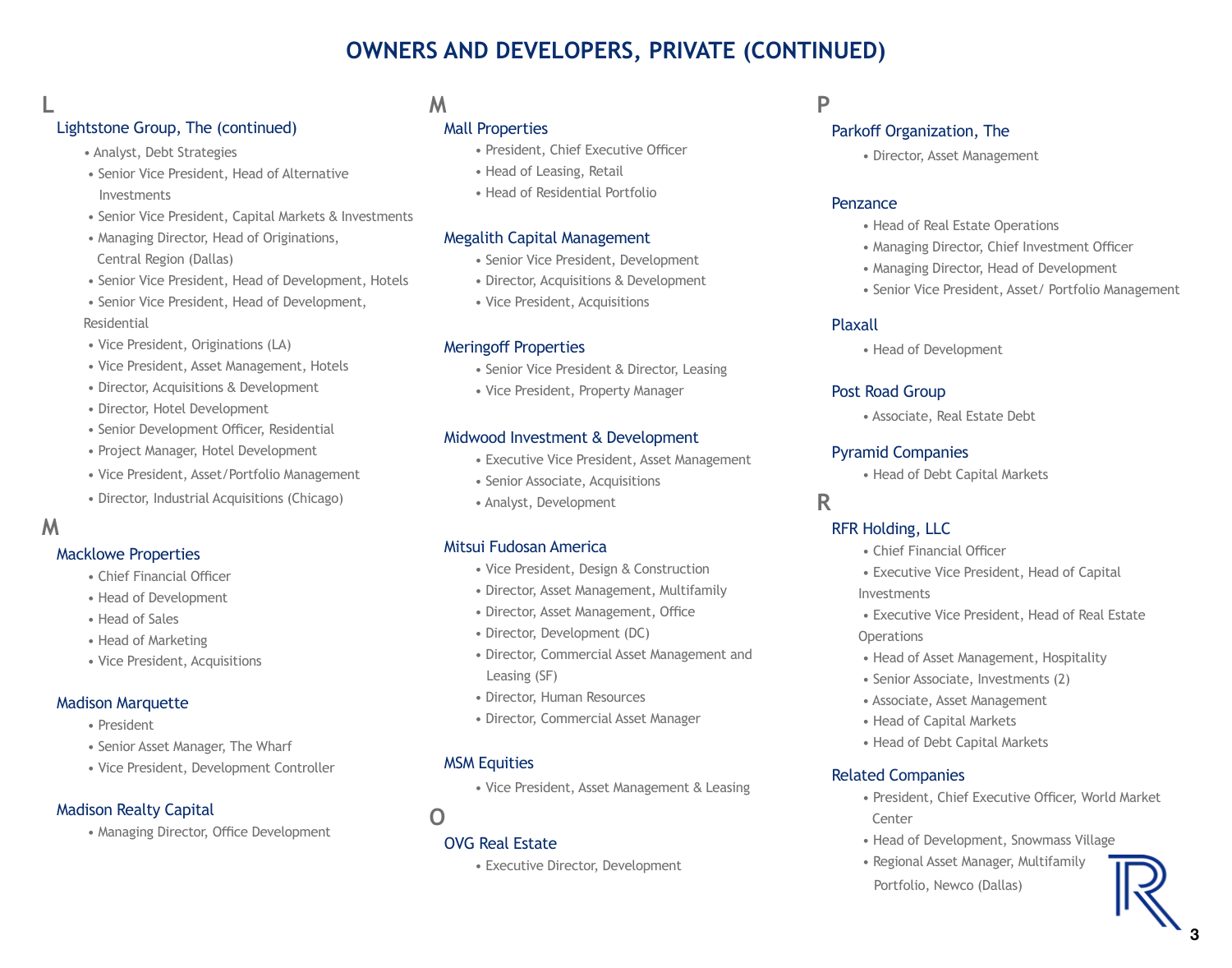# **R**

### Rockefeller Group International

- Chief Operating Officer, RGDC
- Vice President, Nat. Construction, RGDC
- Assistant Treasurer

#### Ruben Companies

- Chief Financial Officer
- EVP, Head of Property Operations

# RXR

- Project Executive, Development
- Vice President, Asset Management
- Project Manager, Development (2)

# **S**

#### Safanad

• Partner, US Real Estate

# Sage Realty

• Chief Financial Officer

### Sapir Organization

- Chief Executive Officer
- General Counsel
- Vice President, Legal & Compliance
- Controller

### Seven Valleys/Soho China

- Director, Development
- Vice President, Architecture & Development
- Senior Associate, Acquisitions & Development

# **SHVO**

- Chief Financial Officer
- Managing Director, Development (LA)

# • Managing Director, Development (NY)

# **S**

# SHVO (Continued)

- Managing Director, Development (Miami)
- Managing Director, Head of Design
- Director, Construction
- Director, Development
- Head of Sales & Marketing

# Silverstein Properties, Inc.

- Senior Vice President, Leasing
- Development Manager
- Senior Associate, Opportunity Zone Fund
- Senior Vice President, Development

# Simon Baron Development

• Associate Vice President

### Simone Development

- Director, Development
- Associate, Development
- Vice President, Asset Management

### 60 Guilders

• Vice President, Finance

### SJP Properties

• Regional Property Manager

# Steel Equities

• Accounting/Asset Portfolio Manager

### Stellar Management

- Project Manager, Construction, Office
- Project Manager, Construction, Residential

# **S**

**T**

#### Sumaida + Khurana

• Vice President, Finance

# Thor Equities

- Chief Financial Officer
- Executive Vice President, Acquisitions
- Vice President, Acquisitions

### Taconic Investment Partners

- Managing Director, Operations, Commercial Portfolio
- Senior Vice President, Head of Asset Management, Residential
- Senior Vice President, Leasing
- Vice President, Construction & Development

### Tishman Speyer

- Head of US Finance
- Chief Financial Officer, Emerging Markets
- Senior Director, Tax

# **W**

### **WeWork**

- Senior Vice President, Development, WeLive
- Senior Project Manager, Development & Construction

### Witkoff Group

- Managing Director, Acquisitions
- Managing Director, Acquisitions & Development
- Chief Financial Officer
- Senior Vice President, Design Director
- Senior Vice President, Capital Markets
- Senior Vice President

4